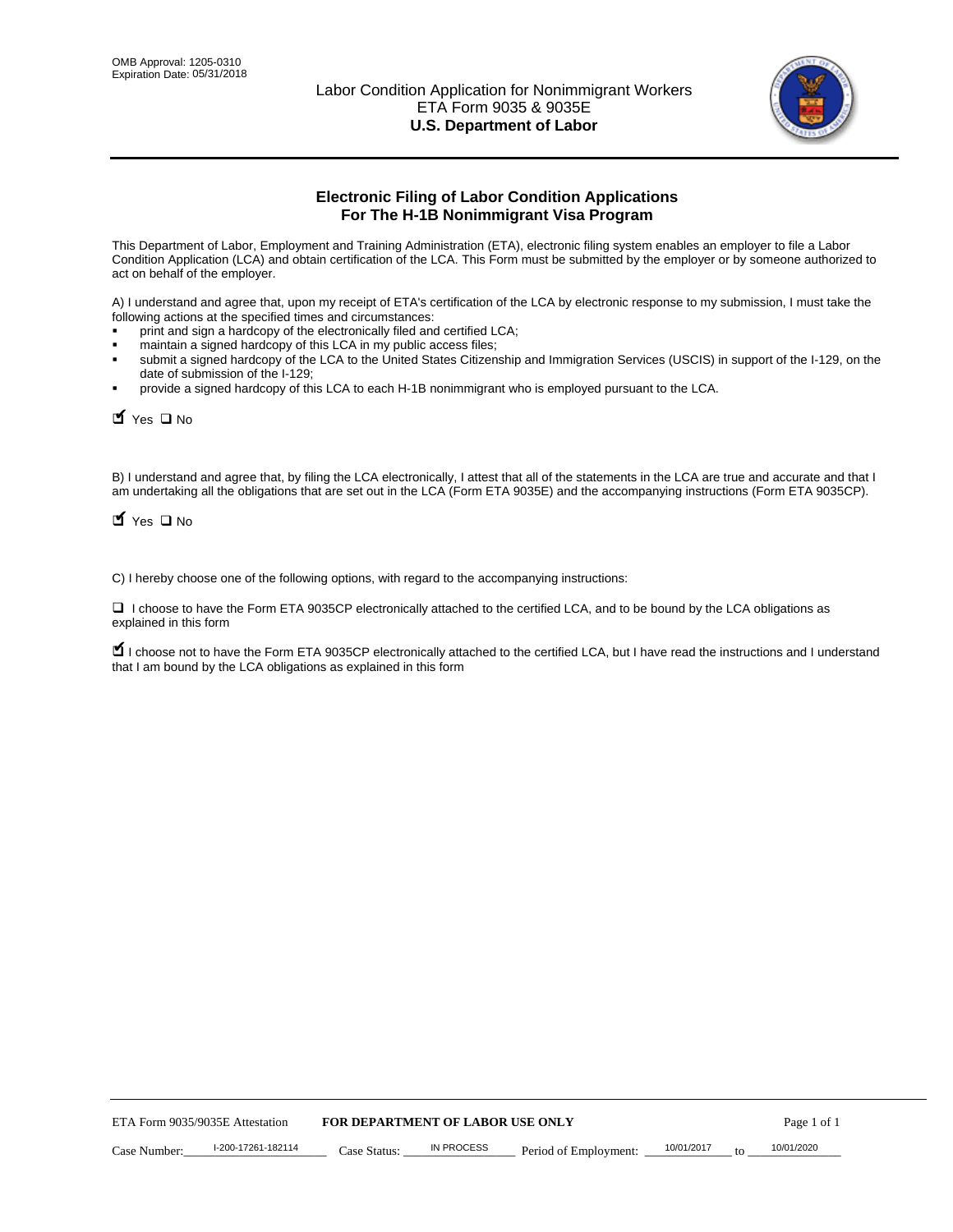# Labor Condition Application for Nonimmigrant Workers ETA Form 9035 & 9035E **U.S. Department of Labor**



*Please read and review the filing instructions carefully before completing the ETA Form 9035 or 9035E. A copy of the instructions can be found at http://www.foreignlaborcert.doleta.gov/. In accordance with Federal Regulations at 20 CFR 655.730(b), incomplete or obviously inaccurate Labor Condition Applications (LCAs) will not be certified by the Department of Labor. If the employer has received permission from the Administrator of the Office of Foreign Labor Certification to submit this form non-electronically, ALL required fields/items containing an asterisk ( \* ) must be completed as well as any fields/items where a response is conditional as indicated by the section ( § ) symbol.* 

# **A. Employment-Based Nonimmigrant Visa Information**

1. Indicate the type of visa classification supported by this application *(Write classification symbol)*: \*

# **B. Temporary Need Information**

| <b>B. Temporary Need Information</b><br>1. Job Title *                                                                                                                  |                                                            |                                              |  |  |
|-------------------------------------------------------------------------------------------------------------------------------------------------------------------------|------------------------------------------------------------|----------------------------------------------|--|--|
| PROGRAMMER/ANALYST                                                                                                                                                      |                                                            |                                              |  |  |
| 2. SOC (ONET/OES) code *                                                                                                                                                | 3. SOC (ONET/OES) occupation title *                       |                                              |  |  |
| 15-1131                                                                                                                                                                 | <b>COMPUTER PROGRAMMERS</b>                                |                                              |  |  |
| 4. Is this a full-time position? *                                                                                                                                      |                                                            | <b>Period of Intended Employment</b>         |  |  |
| $\blacksquare$ Yes<br>$\square$ No                                                                                                                                      | 5. Begin Date *<br>10/01/2017<br>(mm/dd/yyyy)              | 6. End Date *<br>10/01/2020<br>(mm/dd/yyyy)  |  |  |
| 7. Worker positions needed/basis for the visa classification supported by this application                                                                              |                                                            |                                              |  |  |
| 1                                                                                                                                                                       | Total Worker Positions Being Requested for Certification * |                                              |  |  |
|                                                                                                                                                                         |                                                            |                                              |  |  |
| Basis for the visa classification supported by this application<br>(indicate the total workers in each applicable category based on the total workers identified above) |                                                            |                                              |  |  |
| 0                                                                                                                                                                       |                                                            |                                              |  |  |
| a. New employment *                                                                                                                                                     | 0                                                          | d. New concurrent employment *               |  |  |
| b. Continuation of previously approved employment *<br>without change with the same employer                                                                            | 0                                                          | e. Change in employer *                      |  |  |
| 0<br>c. Change in previously approved employment *                                                                                                                      | 0                                                          | f. Amended petition *                        |  |  |
| C. Employer Information                                                                                                                                                 |                                                            |                                              |  |  |
| 1. Legal business name *                                                                                                                                                |                                                            |                                              |  |  |
| MARLABS, INC.                                                                                                                                                           |                                                            |                                              |  |  |
| 2. Trade name/Doing Business As (DBA), if applicable                                                                                                                    | <b>NA</b>                                                  |                                              |  |  |
| 3. Address 1 *<br>1 CORPORATE PLACE SOUTH FL3                                                                                                                           |                                                            |                                              |  |  |
| 4. Address 2                                                                                                                                                            |                                                            |                                              |  |  |
| NA.                                                                                                                                                                     |                                                            |                                              |  |  |
| 5. City *<br><b>PISCATAWAY</b>                                                                                                                                          | $\overline{6. \text{ State}}^*_{NJ}$                       | 7. Postal code *<br>08854                    |  |  |
| 8. Country *                                                                                                                                                            | 9. Province                                                |                                              |  |  |
| UNITED STATES OF AMERICA<br>10. Telephone number * 7326941000                                                                                                           | <b>NA</b><br>11. Extension $N/A$                           |                                              |  |  |
|                                                                                                                                                                         |                                                            |                                              |  |  |
| 12. Federal Employer Identification Number (FEIN from IRS) *<br>541816287                                                                                               | 541511                                                     | 13. NAICS code (must be at least 4-digits) * |  |  |
|                                                                                                                                                                         |                                                            |                                              |  |  |

# **C. Employer Information**

| 1. Legal business name *<br>MARLABS, INC.                                                                    |                         |                           |  |  |
|--------------------------------------------------------------------------------------------------------------|-------------------------|---------------------------|--|--|
| 2. Trade name/Doing Business As (DBA), if applicable NA                                                      |                         |                           |  |  |
| 3. Address 1 *<br>1 CORPORATE PLACE SOUTH FL3                                                                |                         |                           |  |  |
| 4. Address 2<br><b>NA</b>                                                                                    |                         |                           |  |  |
| 5. City *<br><b>PISCATAWAY</b>                                                                               | 6. State *<br><b>NJ</b> | 7. Postal code *<br>08854 |  |  |
| 8. Country *                                                                                                 | 9. Province             |                           |  |  |
| UNITED STATES OF AMERICA                                                                                     | NA.                     |                           |  |  |
| 10. Telephone number *<br>7326941000                                                                         | 11. Extension<br>N/A    |                           |  |  |
| 12. Federal Employer Identification Number (FEIN from IRS) *<br>13. NAICS code (must be at least 4-digits) * |                         |                           |  |  |
| 541816287                                                                                                    | 541511                  |                           |  |  |

# ETA Form 9035/9035E **FOR DEPARTMENT OF LABOR USE ONLY** Page 1 of 5<br>Case Number: 19/01/2020 17261-182114 Case Status: IN PROCESS Period of Employment: 10/01/2017 to 10/01/2020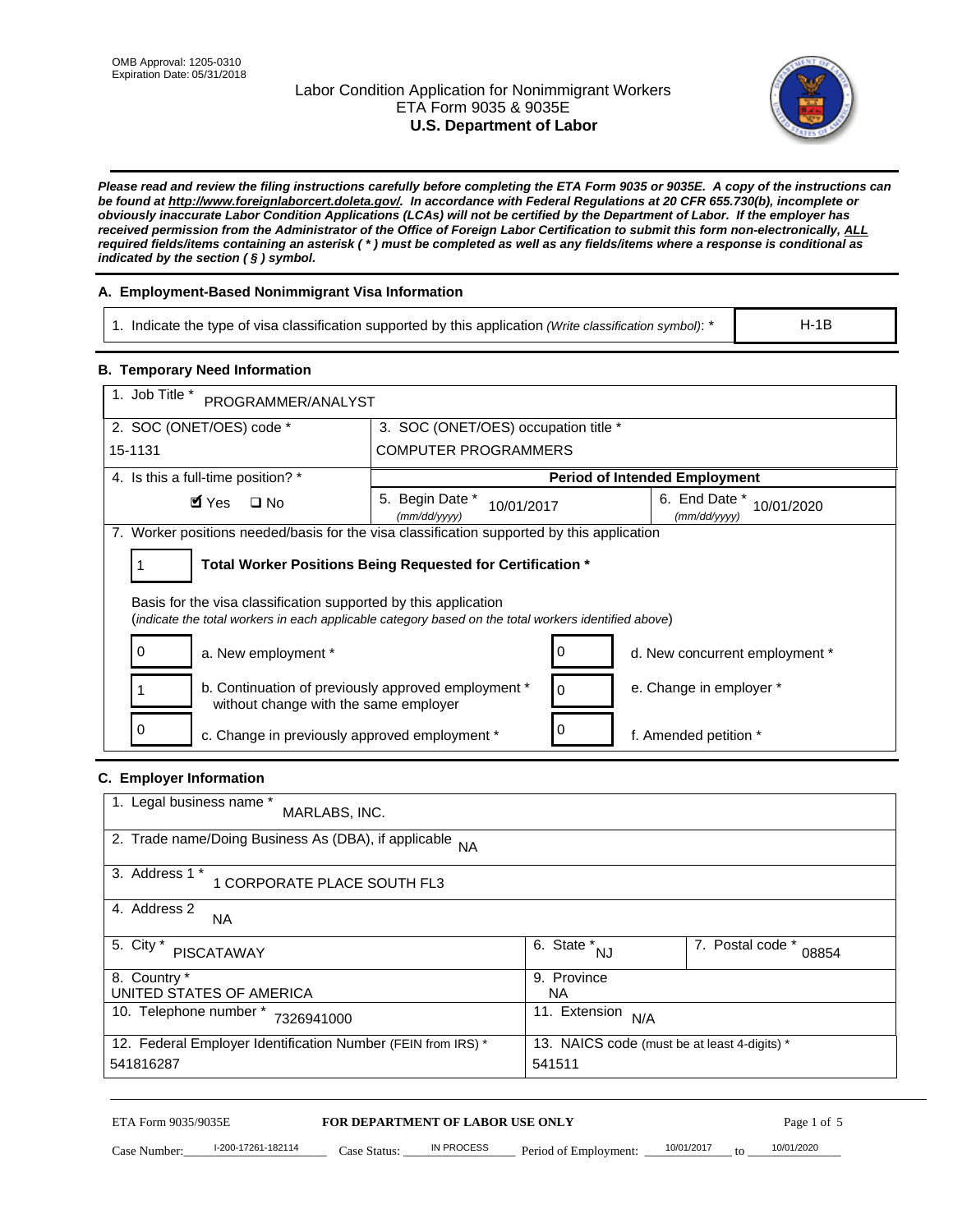

# **D. Employer Point of Contact Information**

**Important Note**: The information contained in this Section must be that of an employee of the employer who is authorized to act on behalf of the employer in labor certification matters. The information in this Section must be different from the agent or attorney information listed in Section E, unless the attorney is an employee of the employer.

| 1. Contact's last (family) name *                  | 2. First (given) name *        |                           | 3. Middle name(s) * |  |  |
|----------------------------------------------------|--------------------------------|---------------------------|---------------------|--|--|
| <b>VIDYADHARAN</b>                                 | <b>SANJAY</b>                  |                           | <b>NA</b>           |  |  |
| 4. Contact's job title *<br><b>GENERAL COUNSEL</b> |                                |                           |                     |  |  |
| 5. Address 1 *<br>ONE CORPORATE PLACE SOUTH FL3    |                                |                           |                     |  |  |
| 6. Address 2<br>N/A                                |                                |                           |                     |  |  |
| 7. City $*$<br>PISCATAWAY                          | $\overline{8}$ . State *<br>NJ | 9. Postal code *<br>08854 |                     |  |  |
| 10. Country *<br>UNITED STATES OF AMERICA          | 11. Province<br><b>NA</b>      |                           |                     |  |  |
| Extension<br>12. Telephone number *<br>13.         |                                | 14. E-Mail address        |                     |  |  |
| 7326941000<br>1600                                 |                                | SANJAY@MARLABS.COM        |                     |  |  |

# **E. Attorney or Agent Information (If applicable)**

| VIDYADHARAN                                                                                                                                         | SANJAY                           |                                           | <b>NA</b>                                |                  |                                                      |             |
|-----------------------------------------------------------------------------------------------------------------------------------------------------|----------------------------------|-------------------------------------------|------------------------------------------|------------------|------------------------------------------------------|-------------|
| 4. Contact's job title * GENERAL COUNSEL                                                                                                            |                                  |                                           |                                          |                  |                                                      |             |
| 5. Address 1 * ONE CORPORATE PLACE SOUTH FL3                                                                                                        |                                  |                                           |                                          |                  |                                                      |             |
| 6. Address 2<br>N/A                                                                                                                                 |                                  |                                           |                                          |                  |                                                      |             |
| 7. City * PISCATAWAY                                                                                                                                |                                  | $\overline{\phantom{a}}$ 8. State $^*$ NJ |                                          | 9. Postal code * | 08854                                                |             |
| 10. Country *<br>UNITED STATES OF AMERICA                                                                                                           |                                  | 11. Province<br><b>NA</b>                 |                                          |                  |                                                      |             |
| 12. Telephone number *<br>7326941000                                                                                                                | 13. Extension<br>1600            |                                           | 14. E-Mail address<br>SANJAY@MARLABS.COM |                  |                                                      |             |
| E. Attorney or Agent Information (If applicable)                                                                                                    |                                  |                                           |                                          |                  |                                                      |             |
| 1. Is the employer represented by an attorney or agent in the filing of this application? *<br>If "Yes", complete the remainder of Section E below. |                                  |                                           |                                          |                  | $\Box$ Yes                                           | <b>M</b> No |
| 2. Attorney or Agent's last (family) name §                                                                                                         | 3. First (given) name §          |                                           |                                          |                  | 4. Middle name(s) $\sqrt{s}$                         |             |
| N/A                                                                                                                                                 | N/A                              |                                           |                                          | N/A              |                                                      |             |
| 5. Address 1 $\frac{1}{9}$ N/A                                                                                                                      |                                  |                                           |                                          |                  |                                                      |             |
| 6. Address 2<br>N/A                                                                                                                                 |                                  |                                           |                                          |                  |                                                      |             |
| 7. City §<br>N/A                                                                                                                                    |                                  | 8. State §<br>N/A                         |                                          | N/A              | 9. Postal code §                                     |             |
| 10. Country §<br>N/A                                                                                                                                |                                  | 11. Province<br>N/A                       |                                          |                  |                                                      |             |
| 12. Telephone number §                                                                                                                              | 13. Extension                    | 14. E-Mail address                        |                                          |                  |                                                      |             |
| N/A                                                                                                                                                 | N/A                              | N/A                                       |                                          |                  |                                                      |             |
| 15. Law firm/Business name §                                                                                                                        |                                  |                                           | 16. Law firm/Business FEIN §             |                  |                                                      |             |
| N/A                                                                                                                                                 |                                  |                                           | N/A                                      |                  |                                                      |             |
| 17. State Bar number (only if attorney) §                                                                                                           |                                  |                                           | standing (only if attorney) §            |                  | 18. State of highest court where attorney is in good |             |
| N/A                                                                                                                                                 |                                  | N/A                                       |                                          |                  |                                                      |             |
| 19. Name of the highest court where attorney is in good standing (only if attorney) §                                                               |                                  |                                           |                                          |                  |                                                      |             |
| N/A                                                                                                                                                 |                                  |                                           |                                          |                  |                                                      |             |
|                                                                                                                                                     |                                  |                                           |                                          |                  |                                                      |             |
|                                                                                                                                                     |                                  |                                           |                                          |                  |                                                      |             |
|                                                                                                                                                     |                                  |                                           |                                          |                  |                                                      |             |
|                                                                                                                                                     |                                  |                                           |                                          |                  |                                                      |             |
|                                                                                                                                                     |                                  |                                           |                                          |                  |                                                      |             |
|                                                                                                                                                     |                                  |                                           |                                          |                  |                                                      |             |
|                                                                                                                                                     |                                  |                                           |                                          |                  |                                                      |             |
| ETA Form 9035/9035E                                                                                                                                 | FOR DEPARTMENT OF LABOR USE ONLY |                                           |                                          |                  | Page 2 of 5                                          |             |
| I-200-17261-182114                                                                                                                                  | IN PROCESS                       |                                           |                                          | 10/01/2017       | 10/01/2020                                           |             |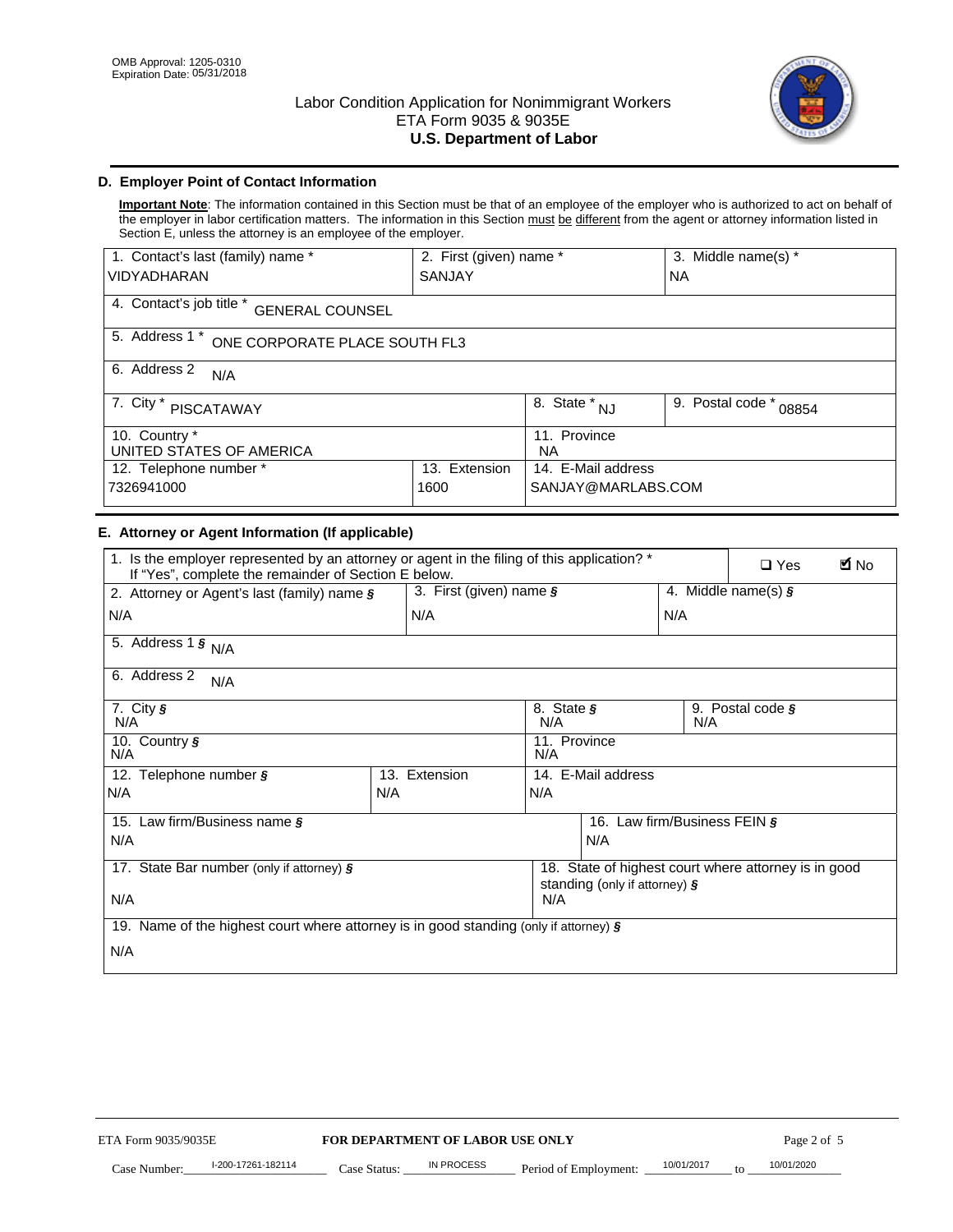**F. Rate of Pay** 

# Labor Condition Application for Nonimmigrant Workers ETA Form 9035 & 9035E **U.S. Department of Labor**



| <b>F.</b> Rate of Pay          |                                                     |
|--------------------------------|-----------------------------------------------------|
| 1. Wage Rate (Required)        | 2. Per: (Choose only one) *                         |
| 63300.00<br>From: \$<br>$\ast$ | □ Month ■ Year<br>□ Week □ Bi-Weekly<br>$\Box$ Hour |
| N/A<br>To: S                   |                                                     |

## **G. Employment and Prevailing Wage Information**

#### *a. Place of Employment 1*

| From: \$                                                                                                                                                                                                                                                                                                                                                                                                                                                                                                                                                                                                                                                                                                                                                                                                                                  | 63300.00<br>$\ast$<br>To: $\S$<br>N/A                                                                                                                                                                                                                                                                                                                                                                                                                                                                                                                                                                                                                                                                                                | $\Box$ Hour                                                | $\Box$ Week $\Box$ Bi-Weekly                          | $\blacksquare$ Year<br>$\Box$ Month |
|-------------------------------------------------------------------------------------------------------------------------------------------------------------------------------------------------------------------------------------------------------------------------------------------------------------------------------------------------------------------------------------------------------------------------------------------------------------------------------------------------------------------------------------------------------------------------------------------------------------------------------------------------------------------------------------------------------------------------------------------------------------------------------------------------------------------------------------------|--------------------------------------------------------------------------------------------------------------------------------------------------------------------------------------------------------------------------------------------------------------------------------------------------------------------------------------------------------------------------------------------------------------------------------------------------------------------------------------------------------------------------------------------------------------------------------------------------------------------------------------------------------------------------------------------------------------------------------------|------------------------------------------------------------|-------------------------------------------------------|-------------------------------------|
| G. Employment and Prevailing Wage Information<br>Important Note: It is important for the employer to define the place of intended employment with as much geographic specificity as possible<br>The place of employment address listed below must be a physical location and cannot be a P.O. Box. The employer may use this section<br>to identify up to three (3) physical locations and corresponding prevailing wages covering each location where work will be performed and<br>the electronic system will accept up to 3 physical locations and prevailing wage information. If the employer has received approval from the<br>Department of Labor to submit this form non-electronically and the work is expected to be performed in more than one location, an<br>attachment must be submitted in order to complete this section. |                                                                                                                                                                                                                                                                                                                                                                                                                                                                                                                                                                                                                                                                                                                                      |                                                            |                                                       |                                     |
| a. Place of Employment 1<br>1. Address 1 *                                                                                                                                                                                                                                                                                                                                                                                                                                                                                                                                                                                                                                                                                                                                                                                                |                                                                                                                                                                                                                                                                                                                                                                                                                                                                                                                                                                                                                                                                                                                                      |                                                            |                                                       |                                     |
| 49 NORTH 400 WEST<br>2. Address 2                                                                                                                                                                                                                                                                                                                                                                                                                                                                                                                                                                                                                                                                                                                                                                                                         |                                                                                                                                                                                                                                                                                                                                                                                                                                                                                                                                                                                                                                                                                                                                      |                                                            |                                                       |                                     |
|                                                                                                                                                                                                                                                                                                                                                                                                                                                                                                                                                                                                                                                                                                                                                                                                                                           |                                                                                                                                                                                                                                                                                                                                                                                                                                                                                                                                                                                                                                                                                                                                      |                                                            |                                                       |                                     |
| 3. City $*$<br><b>SALT LAKE CITY</b>                                                                                                                                                                                                                                                                                                                                                                                                                                                                                                                                                                                                                                                                                                                                                                                                      |                                                                                                                                                                                                                                                                                                                                                                                                                                                                                                                                                                                                                                                                                                                                      |                                                            | 4. County *<br><b>SALT LAKE COUNTY</b>                |                                     |
| 5. State/District/Territory *<br>UT                                                                                                                                                                                                                                                                                                                                                                                                                                                                                                                                                                                                                                                                                                                                                                                                       |                                                                                                                                                                                                                                                                                                                                                                                                                                                                                                                                                                                                                                                                                                                                      |                                                            | 6. Postal code *<br>84101                             |                                     |
|                                                                                                                                                                                                                                                                                                                                                                                                                                                                                                                                                                                                                                                                                                                                                                                                                                           | Prevailing Wage Information (corresponding to the place of employment location listed above)                                                                                                                                                                                                                                                                                                                                                                                                                                                                                                                                                                                                                                         |                                                            |                                                       |                                     |
| 7. Agency which issued prevailing wage §<br>N/A                                                                                                                                                                                                                                                                                                                                                                                                                                                                                                                                                                                                                                                                                                                                                                                           |                                                                                                                                                                                                                                                                                                                                                                                                                                                                                                                                                                                                                                                                                                                                      | N/A                                                        | 7a. Prevailing wage tracking number (if applicable) § |                                     |
| 8. Wage level *<br>$\Box$                                                                                                                                                                                                                                                                                                                                                                                                                                                                                                                                                                                                                                                                                                                                                                                                                 | <b>M</b><br>$\Box$<br>III                                                                                                                                                                                                                                                                                                                                                                                                                                                                                                                                                                                                                                                                                                            | $\Box$ IV<br>$\Box$ N/A                                    |                                                       |                                     |
| 9. Prevailing wage *<br>S                                                                                                                                                                                                                                                                                                                                                                                                                                                                                                                                                                                                                                                                                                                                                                                                                 | 63274.00                                                                                                                                                                                                                                                                                                                                                                                                                                                                                                                                                                                                                                                                                                                             | 10. Per: (Choose only one) *<br>$\Box$ Hour<br>$\Box$ Week | □ Bi-Weekly                                           | ■ Year<br>$\Box$ Month              |
| 11. Prevailing wage source (Choose only one) *                                                                                                                                                                                                                                                                                                                                                                                                                                                                                                                                                                                                                                                                                                                                                                                            | <b>¤</b> OES<br><b>CBA</b><br>$\Box$                                                                                                                                                                                                                                                                                                                                                                                                                                                                                                                                                                                                                                                                                                 | □ SCA<br>DBA<br>$\Box$                                     | □                                                     | Other                               |
| 11a. Year source published *                                                                                                                                                                                                                                                                                                                                                                                                                                                                                                                                                                                                                                                                                                                                                                                                              | 11b. If "OES", and SWA/NPC did not issue prevailing wage OR "Other" in question 11,<br>specify source $\boldsymbol{\S}$                                                                                                                                                                                                                                                                                                                                                                                                                                                                                                                                                                                                              |                                                            |                                                       |                                     |
| 2017                                                                                                                                                                                                                                                                                                                                                                                                                                                                                                                                                                                                                                                                                                                                                                                                                                      | OFLC ONLINE DATA CENTER                                                                                                                                                                                                                                                                                                                                                                                                                                                                                                                                                                                                                                                                                                              |                                                            |                                                       |                                     |
| H. Employer Labor Condition Statements                                                                                                                                                                                                                                                                                                                                                                                                                                                                                                                                                                                                                                                                                                                                                                                                    |                                                                                                                                                                                                                                                                                                                                                                                                                                                                                                                                                                                                                                                                                                                                      |                                                            |                                                       |                                     |
| Important Note: In order for your application to be processed, you MUST read Section H of the Labor Condition Application - General<br>Instructions Form ETA 9035CP under the heading "Employer Labor Condition Statements" and agree to all four (4) labor condition statements<br>summarized below:<br>(1)<br>(2)<br>workers similarly employed.<br>(3)<br>employment.<br>(4)<br>1. <i>I have read and agree to</i> Labor Condition Statements 1, 2, 3, and 4 above and as fully explained in Section H<br>of the Labor Condition Application - General Instructions - Form ETA 9035CP. *                                                                                                                                                                                                                                               | Wages: Pay nonimmigrants at least the local prevailing wage or the employer's actual wage, whichever is higher, and pay for non-<br>productive time. Offer nonimmigrants benefits on the same basis as offered to U.S. workers.<br><b>Working Conditions:</b> Provide working conditions for nonimmigrants which will not adversely affect the working conditions of<br>Strike, Lockout, or Work Stoppage: There is no strike, lockout, or work stoppage in the named occupation at the place of<br>Notice: Notice to union or to workers has been or will be provided in the named occupation at the place of employment. A copy of<br>this form will be provided to each nonimmigrant worker employed pursuant to the application. |                                                            |                                                       | <b>Ø</b> Yes<br>$\square$ No        |
| ETA Form 9035/9035E                                                                                                                                                                                                                                                                                                                                                                                                                                                                                                                                                                                                                                                                                                                                                                                                                       | <b>FOR DEPARTMENT OF LABOR USE ONLY</b>                                                                                                                                                                                                                                                                                                                                                                                                                                                                                                                                                                                                                                                                                              |                                                            |                                                       | Page 3 of 5                         |
| I-200-17261-182114<br>Case Number:                                                                                                                                                                                                                                                                                                                                                                                                                                                                                                                                                                                                                                                                                                                                                                                                        | IN PROCESS<br>Case Status: .                                                                                                                                                                                                                                                                                                                                                                                                                                                                                                                                                                                                                                                                                                         | Period of Employment:                                      | 10/01/2017                                            | 10/01/2020                          |

#### **H. Employer Labor Condition Statements**

- (1) **Wages:** Pay nonimmigrants at least the local prevailing wage or the employer's actual wage, whichever is higher, and pay for nonproductive time. Offer nonimmigrants benefits on the same basis as offered to U.S. workers.
- (2) **Working Conditions:** Provide working conditions for nonimmigrants which will not adversely affect the working conditions of workers similarly employed.
- (3) **Strike, Lockout, or Work Stoppage:** There is no strike, lockout, or work stoppage in the named occupation at the place of employment.
- (4) **Notice:** Notice to union or to workers has been or will be provided in the named occupation at the place of employment. A copy of this form will be provided to each nonimmigrant worker employed pursuant to the application.

| 1. I have read and agree to Labor Condition Statements 1, 2, 3, and 4 above and as fully explained in Section H | $\blacksquare$ Yes $\square$ No |  |
|-----------------------------------------------------------------------------------------------------------------|---------------------------------|--|
| of the Labor Condition Application – General Instructions – Form ETA 9035CP. *                                  |                                 |  |

| ETA Form 9035/9035E |                    | <b>FOR DEPARTMENT OF LABOR USE ONLY</b> |            |                       | Page 3 of 5 |    |            |
|---------------------|--------------------|-----------------------------------------|------------|-----------------------|-------------|----|------------|
| Case Number:        | l-200-17261-182114 | Case Status:                            | IN PROCESS | Period of Employment: | 10/01/2017  | tΩ | 10/01/2020 |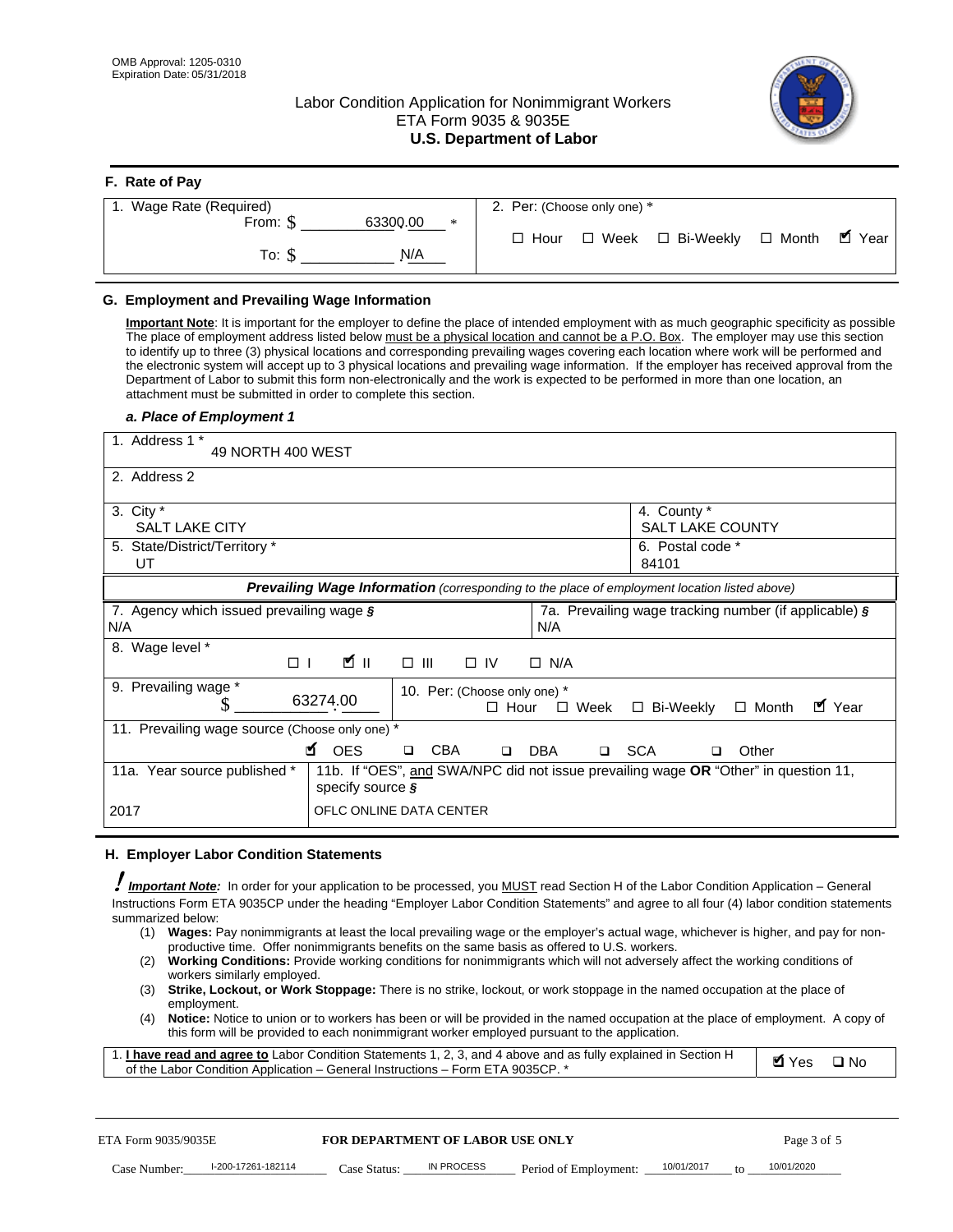

#### **I. Additional Employer Labor Condition Statements – H-1B Employers ONLY**

!**Important Note***:* In order for your H-1B application to be processed, you MUST read Section I – Subsection 1 of the Labor Condition Application – General Instructions Form ETA 9035CP under the heading "Additional Employer Labor Condition Statements" and answer the questions below.

#### *a. Subsection 1*

| 1. Is the employer H-1B dependent? $\S$                                                                                                                                                                                                 | Myes □ No                                     |  |
|-----------------------------------------------------------------------------------------------------------------------------------------------------------------------------------------------------------------------------------------|-----------------------------------------------|--|
| 2. Is the employer a willful violator? $\frac{1}{2}$                                                                                                                                                                                    | □ Yes ■No                                     |  |
| 3. If "Yes" is marked in questions I.1 and/or I.2, you must answer "Yes" or "No" regarding whether the<br>employer will use this application ONLY to support H-1B petitions or extensions of status for exempt H-1B<br>nonimmigrants? § | $\blacksquare$ Yes $\square$ No $\square$ N/A |  |

**If you marked "Yes" to questions I.1 and/or I.2 and "No" to question I.3, you MUST read Section I – Subsection 2 of the Labor Condition Application – General Instructions Form ETA 9035CP under the heading "Additional Employer Labor Condition Statements" and indicate your agreement to all three (3) additional statements summarized below.** 

#### *b. Subsection 2*

- A. **Displacement:** Non-displacement of the U.S. workers in the employer's workforce
- B. **Secondary Displacement:** Non-displacement of U.S. workers in another employer's workforce; and
- C. **Recruitment and Hiring:** Recruitment of U.S. workers and hiring of U.S. workers applicant(s) who are equally or better qualified than the H-1B nonimmigrant(s).

| 4. I have read and agree to Additional Employer Labor Condition Statements A, B, and C above and as fully       |            |      |
|-----------------------------------------------------------------------------------------------------------------|------------|------|
| explained in Section I – Subsections 1 and 2 of the Labor Condition Application – General Instructions Form ETA | $\Box$ Yes | ⊟ No |
| 9035CP. $\frac{5}{9}$                                                                                           |            |      |

# **J. Public Disclosure Information**

!**Important Note***:* You must select from the options listed in this Section.

| Public disclosure information will be kept at: * | Employer's principal place of business<br>$\Box$ Place of employment |
|--------------------------------------------------|----------------------------------------------------------------------|
|--------------------------------------------------|----------------------------------------------------------------------|

# **K. Declaration of Employer**

*By signing this form, I, on behalf of the employer, attest that the information and labor condition statements provided are true and accurate;*  that I have read sections H and I of the Labor Condition Application – General Instructions Form ETA 9035CP, and that I agree to comply with *the Labor Condition Statements as set forth in the Labor Condition Application – General Instructions Form ETA 9035CP and with the Department of Labor regulations (20 CFR part 655, Subparts H and I). I agree to make this application, supporting documentation, and other records available to officials of the Department of Labor upon request during any investigation under the Immigration and Nationality Act. Making fraudulent representations on this Form can lead to civil or criminal action under 18 U.S.C. 1001, 18 U.S.C. 1546, or other provisions of law.* 

| 1. Last (family) name of hiring or designated official * | 2. First (given) name of hiring or designated official * |                                               | 3. Middle initial * |
|----------------------------------------------------------|----------------------------------------------------------|-----------------------------------------------|---------------------|
| <b>VIDYADHARAN</b>                                       | <b>SANJAY</b>                                            |                                               | <b>NA</b>           |
| 4. Hiring or designated official title *                 |                                                          |                                               |                     |
| <b>GENERAL COUNSEL</b>                                   |                                                          |                                               |                     |
| 5. Signature *                                           |                                                          | 6. Date signed *                              |                     |
|                                                          |                                                          |                                               |                     |
|                                                          |                                                          |                                               |                     |
|                                                          |                                                          |                                               |                     |
|                                                          |                                                          |                                               |                     |
| ETA Form 9035/9035E                                      | FOR DEPARTMENT OF LABOR USE ONLY                         |                                               | Page 4 of 5         |
| I-200-17261-182114<br>Case Number<br>Case Status:        | IN PROCESS<br>Period of Employment:                      | 10/01/2017<br>10/01/2020<br>$\mathsf{t} \cap$ |                     |